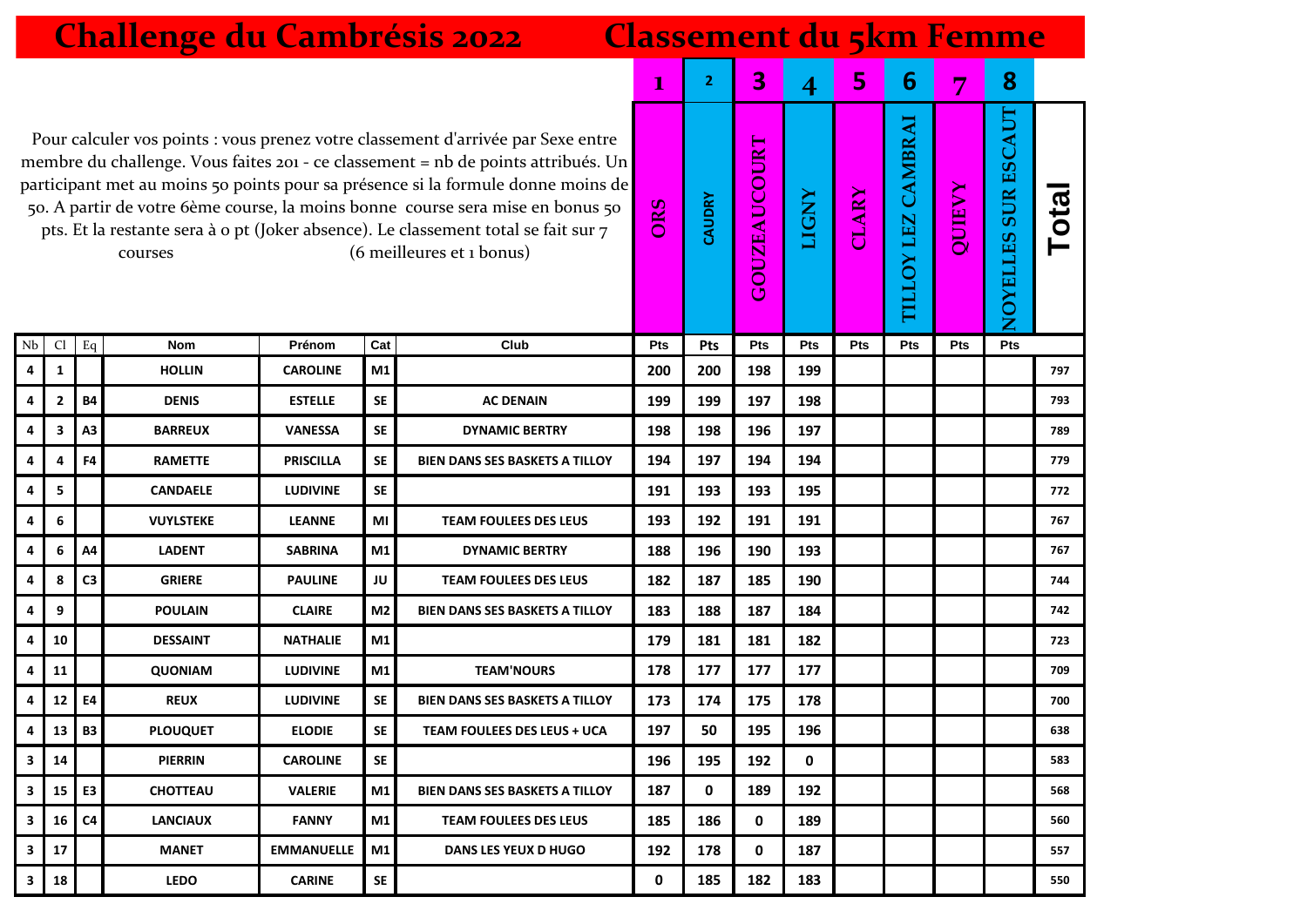| 3              | 18 | F <sub>3</sub> | <b>DORMEGNIE</b>   | <b>KELLY</b>     | M1             |                                       | 0     | 189         | 180         | 181         |     |     |     |     | 550         |
|----------------|----|----------------|--------------------|------------------|----------------|---------------------------------------|-------|-------------|-------------|-------------|-----|-----|-----|-----|-------------|
| 3              | 20 |                | <b>COUSIN</b>      | <b>AURELIE</b>   | <b>SE</b>      |                                       | 177   | 180         | 176         | 0           |     |     |     |     | 533         |
| 3              | 21 |                | <b>DEGARDIN</b>    | <b>STEPHANIE</b> | M <sub>2</sub> | <b>BIEN DANS SES BASKETS A TILLOY</b> | 174   | 176         | 0           | 180         |     |     |     |     | 530         |
| 3              | 22 |                | <b>REOLON</b>      | <b>CARINE</b>    | <b>SE</b>      | DANS LES YEUX D HUGO                  | 175   | 175         | 179         | 0           |     |     |     |     | 529         |
| 3              | 23 |                | <b>BERTRAND</b>    | <b>JULIE</b>     | <b>SE</b>      | <b>UCA</b>                            | 0     | 50          | 200         | 200         |     |     |     |     | 450         |
| $\overline{2}$ | 24 |                | <b>DUPAS</b>       | <b>OLGA</b>      | M <sub>2</sub> | <b>BIEN DANS SES BASKETS A TILLOY</b> | 195   | 194         | $\mathbf 0$ | $\mathbf 0$ |     |     |     |     | 389         |
| $\overline{2}$ | 25 | D4             | <b>AHLONSOU</b>    | <b>NOEMIE</b>    | <b>SE</b>      | <b>RUNNING CLUB NEUVILLOIS</b>        | 189   | 191         | 0           | 0           |     |     |     |     | 380         |
| $\mathbf{2}$   | 26 |                | <b>DELCROIX</b>    | <b>Adeline</b>   | <b>SE</b>      | <b>BIEN DANS SES BASKETS A TILLOY</b> | 186   | 190         | 0           | 0           |     |     |     |     | 376         |
| $\overline{2}$ | 27 |                | <b>BEAUVISAGE</b>  | <b>ALINE</b>     | <b>SE</b>      | AJ TROUV'TOUT FLESQUIERES             | 184   | 0           | 188         | 0           |     |     |     |     | 372         |
| $\overline{2}$ | 27 |                | <b>COLOMB</b>      | <b>JULIETTE</b>  | <b>SE</b>      |                                       | 0     | 0           | 186         | 186         |     |     |     |     | 372         |
| $\overline{2}$ | 29 |                | <b>LOBRY</b>       | <b>NOEMIE</b>    | JU             | <b>DANS LES YEUX D HUGO</b>           | 0     | 183         | 183         | 0           |     |     |     |     | 366         |
| $\overline{2}$ | 30 |                | <b>HERBIN</b>      | <b>ANGELIQUE</b> | M1             | <b>RUBEF QUIEVY</b>                   | 176   | 0           | 0           | 185         |     |     |     |     | 361         |
| $\overline{2}$ | 31 |                | <b>LANSIAUX</b>    | <b>CAROLINE</b>  | M1             | <b>RUBEF QUIEVY</b>                   | 0     | 0           | 178         | 179         |     |     |     |     | 357         |
| $\overline{2}$ | 31 |                | <b>HERBIN</b>      | <b>JADE</b>      | CA             | <b>RUBEF QUIEVY</b>                   | 181   | 0           | 0           | 176         |     |     |     |     | 357         |
| $\overline{2}$ | 33 |                | <b>GUIDEZ</b>      | <b>BRIGITTE</b>  | M3             | AJ TROUV'TOUT FLESQUIERES             | 172   | $\mathbf 0$ | 174         | 0           |     |     |     |     | 346         |
| 1              | 34 | D <sub>3</sub> | <b>BOUSINIERE</b>  | <b>CHARLOTTE</b> | <b>SE</b>      | <b>RUNNING CLUB NEUVILLOIS</b>        | 0     | 0           | 199         | 0           |     |     |     |     | 199         |
| 1              | 35 |                | <b>DUMONT</b>      | <b>JUSTINE</b>   | <b>SE</b>      | AJ TROUV'TOUT FLESQUIERES             | 190   | 0           | 0           | 0           |     |     |     |     | 190         |
| 1              | 36 |                | <b>DENOYELLE</b>   | <b>GERALDINE</b> | M1             | <b>TEAM FOULEES DES LEUS</b>          | 0     | 0           | 0           | 188         |     |     |     |     | 188         |
| $\mathbf{1}$   | 37 |                | <b>GOMBART</b>     | <b>FLORINE</b>   | <b>SE</b>      |                                       | 0     | 184         | 0           | $\mathbf 0$ |     |     |     |     | 184         |
| 1              | 37 |                | <b>JACQUEMIN</b>   | <b>MELANIE</b>   | M1             | <b>DANS LES YEUX D HUGO</b>           | 0     | 0           | 184         | 0           |     |     |     |     | 184         |
| 1              | 39 |                | <b>VERMAND</b>     | <b>FANNY</b>     | <b>SE</b>      | <b>DANS LES YEUX D'HUGO</b>           | 0     | 182         | 0           | 0           |     |     |     |     | 182         |
| 1              | 40 |                | <b>POULET</b>      | <b>LOANE</b>     | JU             | AJ TROUV'TOUT FLESQUIERES             | 180   | 0           | 0           | 0           |     |     |     |     | 180         |
| 1              | 41 |                | <b>COMPAGNONI</b>  | <b>AUDREY</b>    | M1             | <b>DANS LES YEUX D'HUGO</b>           | 0     | 179         | 0           | 0           |     |     |     |     | 179         |
| 0              | 42 |                | <b>VALERE</b>      | <b>ADELINE</b>   | <b>SE</b>      |                                       | 0     | 0           | 0           | 0           |     |     |     |     | 0           |
| 0              | 42 |                | <b>FRONVAL</b>     | <b>ELSA</b>      | JU             | <b>BIEN DANS SES BASKETS A TILLOY</b> | 0     | 0           | 0           | 0           |     |     |     |     | 0           |
| 0              | 42 |                | ZIELINSKI          | <b>FRANCOISE</b> | M <sub>2</sub> | <b>RUBEF QUIEVY</b>                   | 0     | 0           | 0           | 0           |     |     |     |     | 0           |
| 0              | 42 |                | <b>GALLIEZ</b>     | <b>LUDIVINE</b>  | <b>SE</b>      |                                       | 0     | 0           | 0           | 0           |     |     |     |     | 0           |
| $\mathbf 0$    | 42 |                | <b>TRIBOUILLOY</b> | <b>SYLVIE</b>    | M <sub>2</sub> |                                       | 0     | 0           | $\mathbf 0$ | 0           |     |     |     |     | $\mathbf 0$ |
|                |    |                |                    |                  |                |                                       | 29/46 | 28/46       | 27/46       | 25/46       | /46 | /46 | /46 | /46 |             |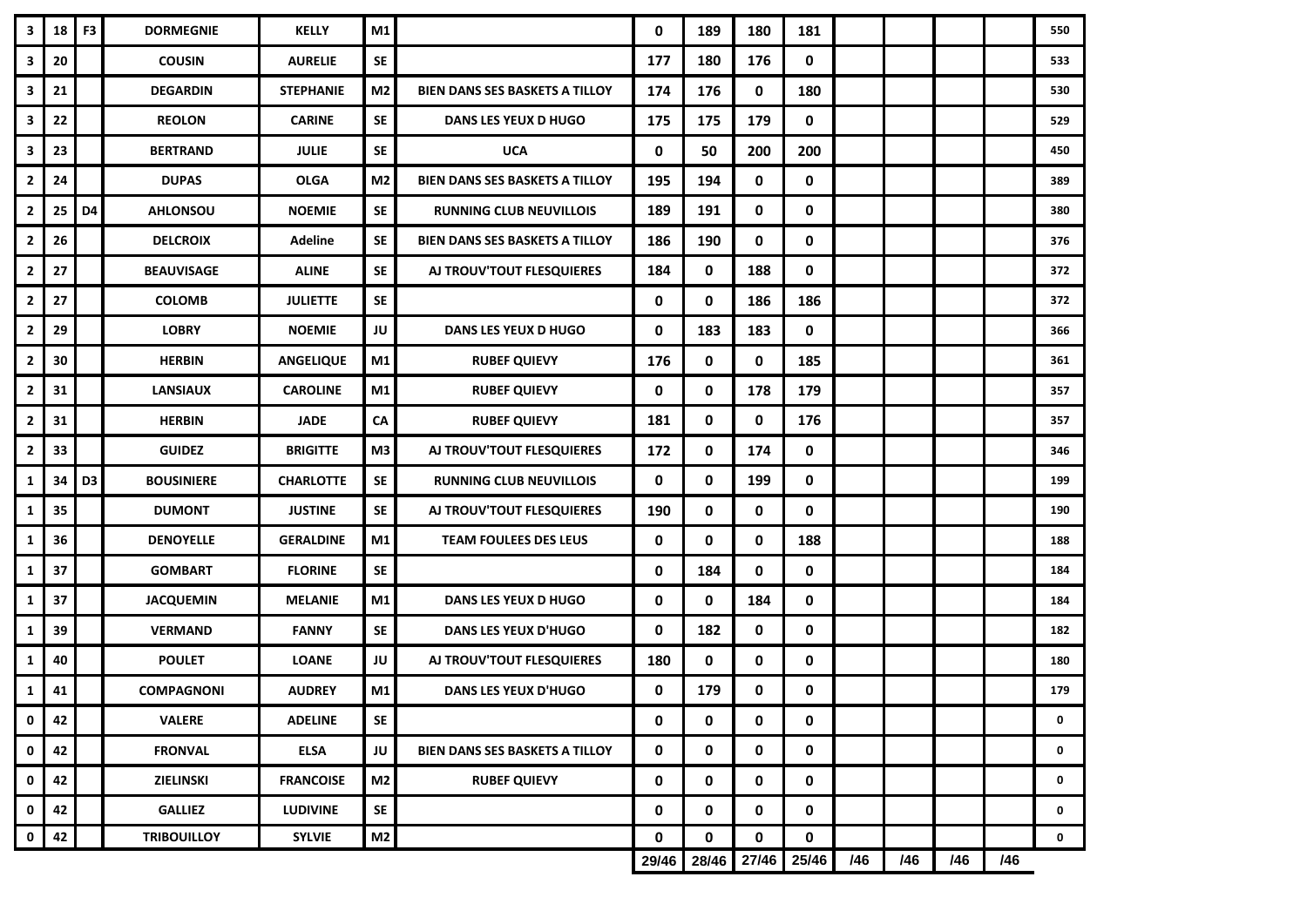|                         | <b>Challenge du Cambrésis 2022</b><br><b>Classement du 5km Homme</b>                                                                                                                                                                                                                                                                                                                                                                                                   |                |                  |                   |                |                                       |              |                |                     |                |              |                                        |               |                                      |      |
|-------------------------|------------------------------------------------------------------------------------------------------------------------------------------------------------------------------------------------------------------------------------------------------------------------------------------------------------------------------------------------------------------------------------------------------------------------------------------------------------------------|----------------|------------------|-------------------|----------------|---------------------------------------|--------------|----------------|---------------------|----------------|--------------|----------------------------------------|---------------|--------------------------------------|------|
|                         |                                                                                                                                                                                                                                                                                                                                                                                                                                                                        |                |                  |                   |                |                                       | $\mathbf{I}$ | $\overline{2}$ | 3                   | $\overline{4}$ | 5            | 6                                      | 7             | 8                                    |      |
|                         | Pour calculer vos points : vous prenez votre classement d'arrivée par Sexe entre<br>membre du challenge. Vous faites 201 - ce classement = nb de points attribués. Un<br>participant met au moins 50 points pour sa présence si la formule donne moins de<br>50. A partir de votre 6ème course, la moins bonne course sera mise en bonus 50<br>pts. Et la restante sera à o pt (Joker absence). Le classement total se fait sur 7<br>courses (6 meilleures et 1 bonus) |                |                  |                   |                |                                       | ORS          | CAUDRY         | <b>GOUZEAUCOURT</b> | <b>LIGNY</b>   | <b>CLARY</b> | CAMBRAI<br>LEZ<br>$\mathsf{S}$<br>TILL | <b>VAEDIO</b> | <b>SUR ESCAUT</b><br><b>NOYELLES</b> | Tota |
| Nb                      | Cl                                                                                                                                                                                                                                                                                                                                                                                                                                                                     |                | <b>Nom</b>       | Prénom            | Cat            | Club                                  | Pts          | Pts            | Pts                 | Pts            | Pts          | Pts                                    | Pts           | Pts                                  |      |
| 4                       | 1                                                                                                                                                                                                                                                                                                                                                                                                                                                                      |                | <b>RISCHMANN</b> | <b>LOUIS</b>      | ${\sf CA}$     | <b>CAMBRAI TRIATHLON</b>              | 199          | 200            | 200                 | 200            |              |                                        |               |                                      | 799  |
| 4                       | $\overline{2}$                                                                                                                                                                                                                                                                                                                                                                                                                                                         |                | <b>HUART</b>     | <b>ANTOINE 87</b> | <b>SE</b>      | <b>FECHAIN AC</b>                     | 197          | 198            | 197                 | 199            |              |                                        |               |                                      | 791  |
| 4                       | 3                                                                                                                                                                                                                                                                                                                                                                                                                                                                      |                | <b>GILLION</b>   | <b>ANTHONY</b>    | <b>SE</b>      | DTC ALBERT TRIATHLON                  | 196          | 197            | 196                 | 198            |              |                                        |               |                                      | 787  |
| 3                       | 4                                                                                                                                                                                                                                                                                                                                                                                                                                                                      |                | <b>GALLIEZ</b>   | <b>ANTHONY</b>    | <b>SE</b>      |                                       | 195          | 194            | 198                 | 196            |              |                                        |               |                                      | 783  |
| 4                       | 5                                                                                                                                                                                                                                                                                                                                                                                                                                                                      | D <sub>2</sub> | <b>FONTAINE</b>  | <b>MARC</b>       | <b>SE</b>      | <b>RUNNING CLUB NEUVILLOIS</b>        | 193          | 195            | 195                 | 197            |              |                                        |               |                                      | 780  |
| 4                       | 6                                                                                                                                                                                                                                                                                                                                                                                                                                                                      | E <sub>2</sub> | <b>SANTERRE</b>  | <b>MICHAEL</b>    | M <sub>2</sub> | <b>BIEN DANS SES BASKETS A TILLOY</b> | 190          | 192            | 194                 | 194            |              |                                        |               |                                      | 770  |
| 4                       | 7                                                                                                                                                                                                                                                                                                                                                                                                                                                                      | F <sub>2</sub> | <b>BERKANI</b>   | <b>SALAH</b>      | <b>SE</b>      | #SOUTIEN A YOUSSEF                    | 192          | 193            | 192                 | 191            |              |                                        |               |                                      | 768  |
| 4                       | 8                                                                                                                                                                                                                                                                                                                                                                                                                                                                      |                | <b>PETERS</b>    | <b>DAMIEN</b>     | M1             | <b>SOLESMES DREAM TEAM</b>            | 188          | 189            | 190                 | 192            |              |                                        |               |                                      | 759  |
| 4                       | 8                                                                                                                                                                                                                                                                                                                                                                                                                                                                      |                | <b>MAGNIER</b>   | <b>LAURENT</b>    | M <sub>2</sub> |                                       | 187          | 188            | 191                 | 193            |              |                                        |               |                                      | 759  |
| 4                       | 10                                                                                                                                                                                                                                                                                                                                                                                                                                                                     | <b>B2</b>      | <b>DENIS</b>     | <b>WILLIAM</b>    | M <sub>2</sub> | <b>AC DENAIN</b>                      | 184          | 184            | 187                 | 187            |              |                                        |               |                                      | 742  |
| 4                       | 11                                                                                                                                                                                                                                                                                                                                                                                                                                                                     |                | <b>BRATES</b>    | <b>AYMERIC</b>    | <b>SE</b>      |                                       | 186          | 187            | 181                 | 179            |              |                                        |               |                                      | 733  |
| 4                       | 12                                                                                                                                                                                                                                                                                                                                                                                                                                                                     |                | <b>PICARD</b>    | <b>JEREMY</b>     | M1             |                                       | 183          | 181            | 183                 | 180            |              |                                        |               |                                      | 727  |
| $\overline{\mathbf{4}}$ | 12                                                                                                                                                                                                                                                                                                                                                                                                                                                                     |                | <b>SELLIE</b>    | REMI              | M2             |                                       | 177          | 179            | 186                 | 185            |              |                                        |               |                                      | 727  |
| 4                       | 14                                                                                                                                                                                                                                                                                                                                                                                                                                                                     |                | <b>ARFEUILLE</b> | <b>JEREMIE</b>    | <b>SE</b>      | <b>SOLESMES DREAM TEAM</b>            | 180          | 177            | 185                 | 181            |              |                                        |               |                                      | 723  |
| 4                       | 15                                                                                                                                                                                                                                                                                                                                                                                                                                                                     |                | <b>DENOYELLE</b> | <b>JIMMY</b>      | CA             | <b>TEAM FOULEES DES LEUS</b>          | 175          | 186            | 174                 | 186            |              |                                        |               |                                      | 721  |
| 4                       | 16                                                                                                                                                                                                                                                                                                                                                                                                                                                                     | C <sub>2</sub> | <b>DEGAND</b>    | <b>JULIEN</b>     | M1             | <b>TEAM FOULEES DES LEUS</b>          | 171          | 176            | 182                 | 182            |              |                                        |               |                                      | 711  |
| 4                       | 17                                                                                                                                                                                                                                                                                                                                                                                                                                                                     | F1             | <b>REUX</b>      | <b>FRANCOIS</b>   | <b>SE</b>      | <b>BIEN DANS SES BASKETS A TILLOY</b> | 176          | 173            | 180                 | 178            |              |                                        |               |                                      | 707  |
| 4                       | 18                                                                                                                                                                                                                                                                                                                                                                                                                                                                     |                | <b>BOCQUET</b>   | <b>BERNARD</b>    | M4             | <b>RUNNING CLUB NEUVILLOIS</b>        | 173          | 172            | 178                 | 177            |              |                                        |               |                                      | 700  |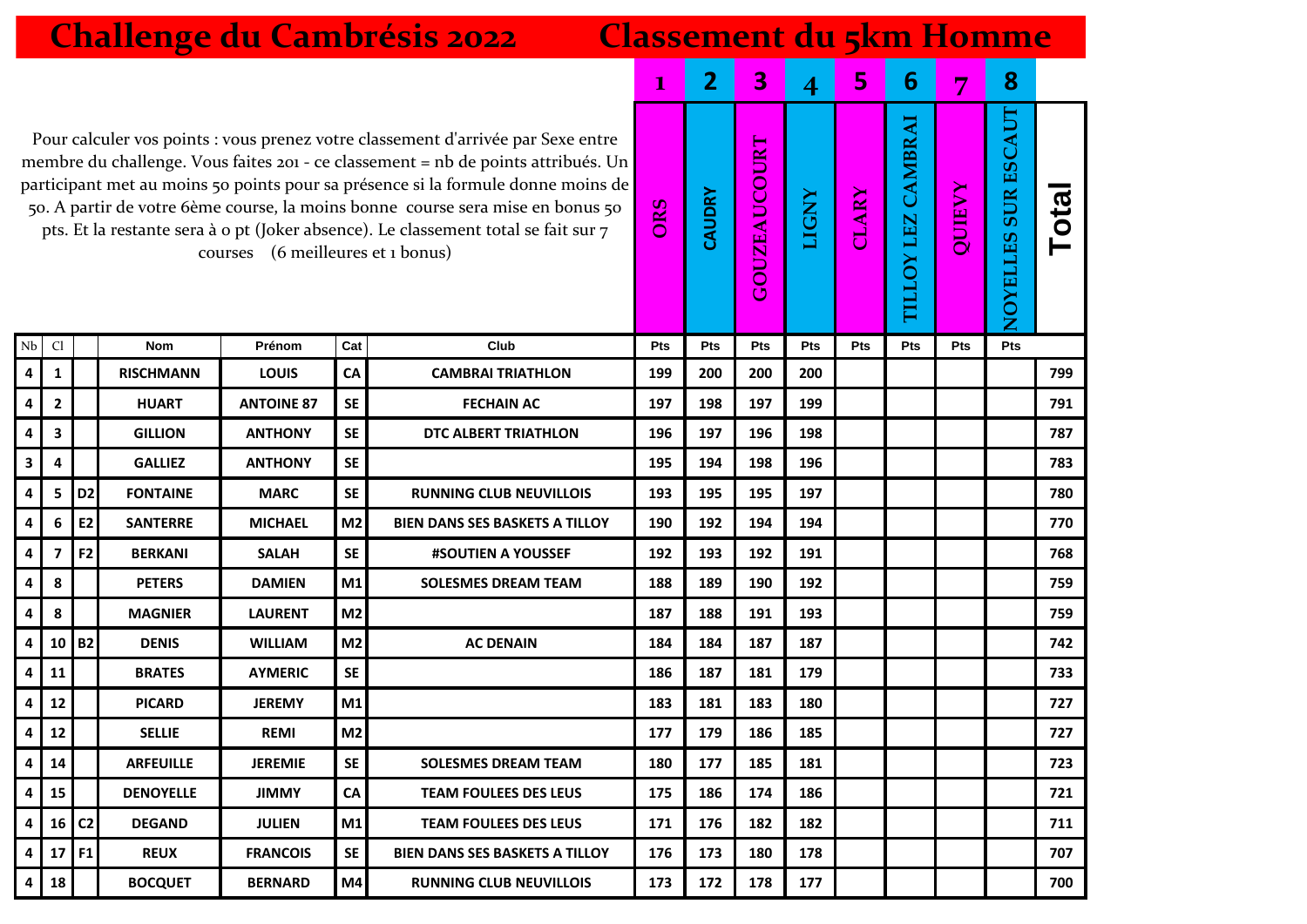| $4 \mid$       | 19    |                | <b>CANDAELE</b>  | <b>MARC</b>        | M <sub>3</sub> |                                       | 172 | 171 | 176 | 176 |  |  | 695 |
|----------------|-------|----------------|------------------|--------------------|----------------|---------------------------------------|-----|-----|-----|-----|--|--|-----|
| 4              | 20    |                | <b>DEUDON</b>    | <b>FREDERIC</b>    | M1             | <b>TEAM FOULEES DES LEUS</b>          | 169 | 169 | 172 | 172 |  |  | 682 |
| 4              | 21    |                | <b>DJALALI</b>   | <b>BOUALEM</b>     | M <sub>3</sub> |                                       | 167 | 165 | 169 | 169 |  |  | 670 |
| 4              | 22    |                | <b>SCHULZ</b>    | Herve              | M1             | <b>BIEN DANS SES BASKETS A TILLOY</b> | 166 | 167 | 167 | 167 |  |  | 667 |
| 4              | 23    | C <sub>1</sub> | <b>LEZZERI</b>   | <b>NICOLAS</b>     | <b>ES</b>      | <b>TEAM FOULEES DES LEUS</b>          | 157 | 162 | 170 | 171 |  |  | 660 |
| 4              | 24    |                | <b>DELATTRE</b>  | <b>VINCENT</b>     | M <sub>2</sub> | <b>RUNNING CLUB NEUVILLOIS</b>        | 163 | 161 | 163 | 164 |  |  | 651 |
| 4              | 25    |                | <b>BILLOT</b>    | <b>JEAN MICHEL</b> | M <sub>3</sub> | LES ROULEUX DE SOLESMES               | 151 | 159 | 161 | 165 |  |  | 636 |
| 4              | 26    |                | <b>BURILLON</b>  | <b>MARC</b>        | M3             |                                       | 156 | 157 | 156 | 161 |  |  | 630 |
| 4              | 27    |                | <b>HERBAIN</b>   | <b>BENJAMIN</b>    | <b>SE</b>      | <b>BIEN DANS SES BASKETS A TILLOY</b> | 155 | 155 | 158 | 159 |  |  | 627 |
| 3              | 28    | <b>B1</b>      | <b>MERESSE</b>   | <b>LUDOVIC</b>     | <b>SE</b>      | <b>FECHAIN AC</b>                     | 198 | 199 | 199 | 0   |  |  | 596 |
| 3              | 29    |                | <b>LION</b>      | <b>ALAIN</b>       | <b>SE</b>      | <b>ACB BAPAUME</b>                    | 194 | 196 | 0   | 195 |  |  | 585 |
| $\mathbf{3}$   | 30    |                | <b>BOUFFLERS</b> | <b>SULLYVAN</b>    | JU             | <b>CO TRITH</b>                       | 189 | 190 | 193 | 0   |  |  | 572 |
| 3              | 31    |                | <b>LEGRAND</b>   | <b>DENIS</b>       | M3             |                                       | 178 | 0   | 184 | 183 |  |  | 545 |
| 3              | 32    | A <sub>2</sub> | <b>TAINE</b>     | <b>EMILIEN</b>     | MI             | <b>DYNAMIC BERTRY</b>                 | 181 | 0   | 179 | 184 |  |  | 544 |
| $\mathbf{3}$   | 33    |                | <b>VUYLSTEKE</b> | <b>RAPHAEL</b>     | M1             | <b>TEAM FOULEES DES LEUS</b>          | 162 | 183 | 0   | 189 |  |  | 534 |
| 3              | 34    |                | <b>SCHULZ</b>    | <b>CORENTIN</b>    | JU             | <b>BIEN DANS SES BASKETS A TILLOY</b> | 174 | 178 | 0   | 175 |  |  | 527 |
| 3              | 35    |                | <b>DELFOLIE</b>  | <b>ALEXANDRE</b>   | <b>SE</b>      | <b>BIEN DANS SES BASKETS A TILLOY</b> | 153 | 182 | 0   | 190 |  |  | 525 |
| 3              | 36    |                | <b>SCHULZ</b>    | <b>LILIAN</b>      | MI             | <b>BIEN DANS SES BASKETS A TILLOY</b> | 168 | 175 | 175 | 0   |  |  | 518 |
| 3              | 37    |                | <b>LADENT</b>    | <b>JEAN LUC</b>    | M <sub>1</sub> | <b>DYNAMIC BERTRY</b>                 | 170 | 170 | 173 | 0   |  |  | 513 |
| 3              | 38    |                | <b>GARDEZ</b>    | <b>HUGUES</b>      | M4             |                                       | 0   | 163 | 168 | 168 |  |  | 499 |
| $\mathbf{3}$   | 39    |                | <b>GODART</b>    | <b>FABRICE</b>     | M1             | AJ TROUV'TOUT FLESQUIERES             | 165 | 166 | 164 | 0   |  |  | 495 |
| 3              | 40    | D <sub>1</sub> | <b>PILEZ</b>     | <b>VINCENT</b>     | M <sub>3</sub> | <b>RUNNING CLUB NEUVILLOIS</b>        | 160 | 160 | 162 | 0   |  |  | 482 |
| 3 <sup>1</sup> | 41    | E1             | <b>CHOTTEAU</b>  | <b>FREDERIC</b>    | M <sub>2</sub> | <b>BIEN DANS SES BASKETS A TILLOY</b> | 159 | 0   | 157 | 163 |  |  | 479 |
| 3 <sup>1</sup> | 42    |                | <b>SORRIAUX</b>  | <b>TIMEO</b>       | M <sub>l</sub> | <b>BIEN DANS SES BASKETS A TILLOY</b> | 158 | 158 | 0   | 162 |  |  | 478 |
| 3 <sup>1</sup> | 43    |                | <b>BOURGEOIS</b> | <b>VINCENT</b>     | M2             | <b>UCA</b>                            | 161 | 50  | 188 | 0   |  |  | 399 |
| 3 <sup>1</sup> | 44    |                | <b>BAILLON</b>   | <b>JULIEN</b>      | <b>SE</b>      |                                       | 50  | 0   | 171 | 166 |  |  | 387 |
| $2 \mid$       | 45    |                | <b>BURLET</b>    | <b>JEAN PIERRE</b> | M <sub>2</sub> | <b>GAUCHY ATHLE</b>                   | 191 | 191 | 0   | 0   |  |  | 382 |
| 2 <sub>1</sub> | 46 A1 |                | <b>TAINE</b>     | <b>SEBASTIEN</b>   | M1             | <b>DYNAMIC BERTRY</b>                 | 0   | 0   | 189 | 188 |  |  | 377 |
| $2 \mid$       | 47    |                | <b>MOREAU</b>    | <b>VINCENT</b>     | SE             |                                       | 185 | 185 | 0   | 0   |  |  | 370 |